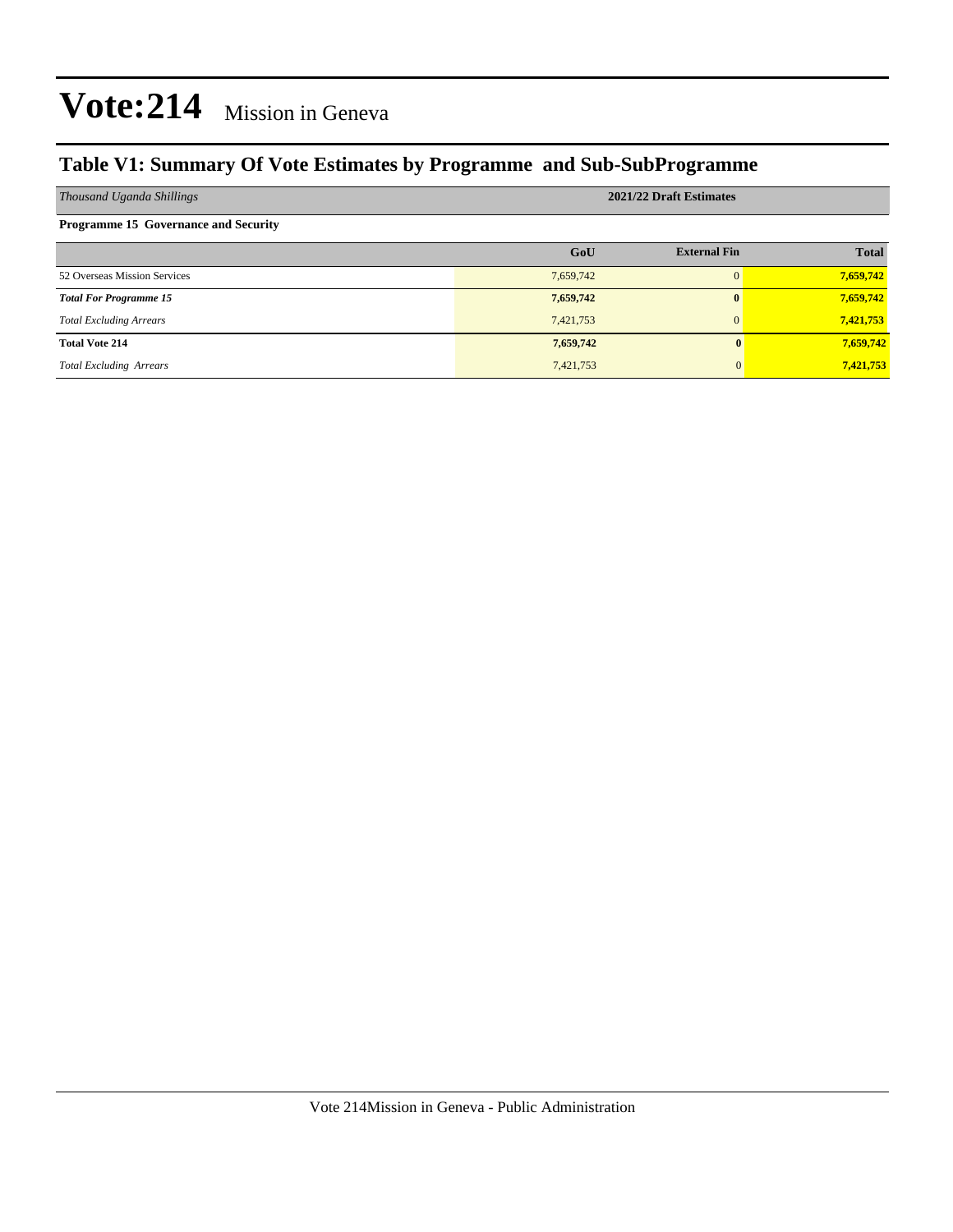#### **Table V2: Summary Of Vote Estimates by Sub-SubProgramme,Department and Project**

| Thousand Uganda Shillings                                               | 2020/21 Approved Budget |                     |                |              |             | 2021/22 Draft Estimates |              |  |
|-------------------------------------------------------------------------|-------------------------|---------------------|----------------|--------------|-------------|-------------------------|--------------|--|
| <b>Sub-SubProgramme 52 Overseas Mission Services</b>                    |                         |                     |                |              |             |                         |              |  |
| <b>Recurrent Budget Estimates</b>                                       | <b>Wage</b>             | <b>Non-Wage</b>     | <b>AIA</b>     | <b>Total</b> | <b>Wage</b> | <b>Non-Wage</b>         | <b>Total</b> |  |
| 01 Headquarters Geneva                                                  | 1,450,008               | 5,790,492           | $\overline{0}$ | 7,240,499    | 1,631,261   | 6,028,481               | 7,659,742    |  |
| <b>Total Recurrent Budget Estimates for Sub-</b><br><b>SubProgramme</b> | 1,450,008               | 5,790,492           | $\bf{0}$       | 7,240,499    | 1,631,261   | 6,028,481               | 7,659,742    |  |
|                                                                         | GoU                     | <b>External Fin</b> | <b>AIA</b>     | <b>Total</b> | GoU         | <b>External Fin</b>     | <b>Total</b> |  |
| <b>Total For Sub-SubProgramme 52</b>                                    | 7,240,499               | $\bf{0}$            | $\bf{0}$       | 7,240,499    | 7,659,742   | $\boldsymbol{0}$        | 7,659,742    |  |
| <b>Total Excluding Arrears</b>                                          | 7.240.499               | $\mathbf{0}$        | $\overline{0}$ | 7,240,499    | 7,421,753   | $\mathbf{0}$            | 7,421,753    |  |
| <b>Total Vote 214</b>                                                   | 7,240,499               | $\bf{0}$            | $\bf{0}$       | 7,240,499    | 7,659,742   | $\bf{0}$                | 7,659,742    |  |
| <b>Total Excluding Arrears</b>                                          | 7.240.499               | $\overline{0}$      | $\mathbf{0}$   | 7,240,499    | 7,421,753   | $\mathbf{0}$            | 7,421,753    |  |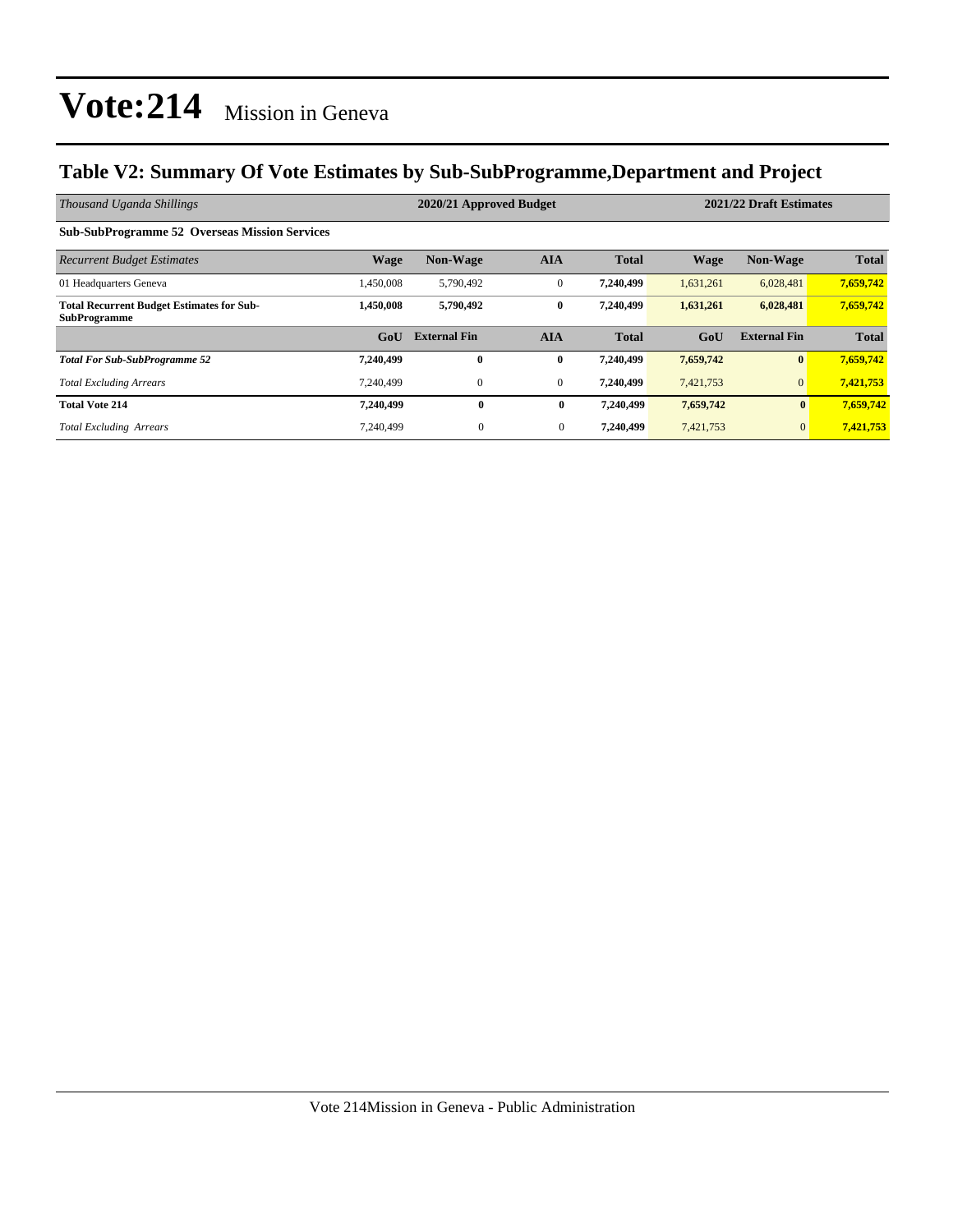#### **Table V3: Summary Vote Estimates by Item**

| Thousand Uganda Shillings                                   |                  | 2020/21 Approved Budget |                  | 2021/22 Draft Estimates |           |                     |              |
|-------------------------------------------------------------|------------------|-------------------------|------------------|-------------------------|-----------|---------------------|--------------|
|                                                             | GoU              | <b>External Fin</b>     | <b>AIA</b>       | <b>Total</b>            | GoU       | <b>External Fin</b> | <b>Total</b> |
| <b>Employees, Goods and Services (Outputs Provided)</b>     | 7,240,499        | $\bf{0}$                | $\bf{0}$         | 7,240,499               | 7,421,753 | $\bf{0}$            | 7,421,753    |
| 211103 Allowances (Inc. Casuals, Temporary)                 | 2,045,425        | $\bf{0}$                | 0                | 2,045,425               | 1,784,725 | $\bf{0}$            | 1,784,725    |
| 211105 Missions staff salaries                              | 1,450,008        | $\bf{0}$                | $\bf{0}$         | 1,450,008               | 1,631,261 | $\bf{0}$            | 1,631,261    |
| 213001 Medical expenses (To employees)                      | 456,818          | $\bf{0}$                | $\bf{0}$         | 456,818                 | 612,720   | $\bf{0}$            | 612,720      |
| 221001 Advertising and Public Relations                     | 9,040            | $\bf{0}$                | $\bf{0}$         | 9,040                   | 9,040     | $\bf{0}$            | 9,040        |
| 221003 Staff Training                                       | 15,000           | $\bf{0}$                | $\bf{0}$         | 15,000                  | 15,000    | $\bf{0}$            | 15,000       |
| 221005 Hire of Venue (chairs, projector, etc)               | 30,000           | $\bf{0}$                | 0                | 30,000                  | 29,630    | $\bf{0}$            | 29,630       |
| 221006 Commissions and related charges                      | 77,618           | $\bf{0}$                | $\bf{0}$         | 77,618                  | 39,451    | $\bf{0}$            | 39,451       |
| 221007 Books, Periodicals & Newspapers                      | 4,500            | $\bf{0}$                | $\bf{0}$         | 4,500                   | 4,500     | $\bf{0}$            | 4,500        |
| 221008 Computer supplies and Information Technology<br>(TT) | 101,631          | $\bf{0}$                | $\bf{0}$         | 101,631                 | 23,206    | $\bf{0}$            | 23,206       |
| 221009 Welfare and Entertainment                            | 39,485           | $\bf{0}$                | $\bf{0}$         | 39,485                  | 39,485    | $\bf{0}$            | 39,485       |
| 221011 Printing, Stationery, Photocopying and Binding       | 27,847           | $\bf{0}$                | $\bf{0}$         | 27,847                  | 27,847    | $\bf{0}$            | 27,847       |
| 221012 Small Office Equipment                               | 5,000            | $\bf{0}$                | $\bf{0}$         | 5,000                   | 5,000     | $\bf{0}$            | 5,000        |
| 221014 Bank Charges and other Bank related costs            | 2,675            | $\bf{0}$                | $\bf{0}$         | 2,675                   | 2,675     | $\bf{0}$            | 2,675        |
| 222001 Telecommunications                                   | 77,932           | $\bf{0}$                | $\bf{0}$         | 77,932                  | 77,932    | $\bf{0}$            | 77,932       |
| 222002 Postage and Courier                                  | 8,000            | $\bf{0}$                | $\bf{0}$         | 8,000                   | 8,000     | $\bf{0}$            | 8,000        |
| 222003 Information and communications technology<br>(ICT)   | 17,500           | $\bf{0}$                | $\bf{0}$         | 17,500                  | 61,900    | $\bf{0}$            | 61,900       |
| 223001 Property Expenses                                    | 12,669           | $\bf{0}$                | $\boldsymbol{0}$ | 12,669                  | 12,669    | $\bf{0}$            | 12,669       |
| 223003 Rent – (Produced Assets) to private entities         | 1,968,221        | $\bf{0}$                | $\bf{0}$         | 1,968,221               | 2,421,665 | $\bf{0}$            | 2,421,665    |
| 223004 Guard and Security services                          | 104,600          | $\bf{0}$                | $\bf{0}$         | 104,600                 | 28,600    | $\bf{0}$            | 28,600       |
| 223005 Electricity                                          | 51,000           | $\bf{0}$                | $\bf{0}$         | 51,000                  | 51,000    | $\bf{0}$            | 51,000       |
| 223006 Water                                                | 45,000           | $\bf{0}$                | $\bf{0}$         | 45,000                  | 30,000    | $\bf{0}$            | 30,000       |
| 226001 Insurances                                           | 41,000           | $\bf{0}$                | $\bf{0}$         | 41,000                  | 41,000    | $\bf{0}$            | 41,000       |
| 227001 Travel inland                                        | 254,932          | $\bf{0}$                | $\bf{0}$         | 254,932                 | 143,972   | $\bf{0}$            | 143,972      |
| 227002 Travel abroad                                        | 250,384          | $\bf{0}$                | $\bf{0}$         | 250,384                 | 199,424   | $\bf{0}$            | 199,424      |
| 227003 Carriage, Haulage, Freight and transport hire        | 45,000           | $\bf{0}$                | $\bf{0}$         | 45,000                  | 45,000    | $\bf{0}$            | 45,000       |
| 227004 Fuel, Lubricants and Oils                            | 24,716           | $\bf{0}$                | $\bf{0}$         | 24,716                  | 24,716    | $\bf{0}$            | 24,716       |
| 228002 Maintenance - Vehicles                               | 67,500           | $\bf{0}$                | $\bf{0}$         | 67,500                  | 44,334    | $\bf{0}$            | 44,334       |
| 228003 Maintenance - Machinery, Equipment &<br>Furniture    | 7,000            | $\bf{0}$                | $\bf{0}$         | 7,000                   | 7,000     | $\bf{0}$            | 7,000        |
| <b>Arrears</b>                                              | $\pmb{0}$        | $\bf{0}$                | $\bf{0}$         | $\bf{0}$                | 237,989   | $\bf{0}$            | 237,989      |
| 321605 Domestic arrears (Budgeting)                         | $\boldsymbol{0}$ | $\bf{0}$                | $\bf{0}$         | $\boldsymbol{0}$        | 237,989   | $\bf{0}$            | 237,989      |
| <b>Grand Total Vote 214</b>                                 | 7,240,499        | $\bf{0}$                | $\bf{0}$         | 7,240,499               | 7,659,742 | $\bf{0}$            | 7,659,742    |
| <b>Total Excluding Arrears</b>                              | 7,240,499        | $\boldsymbol{0}$        | $\boldsymbol{0}$ | 7,240,499               | 7,421,753 | $\mathbf{0}$        | 7,421,753    |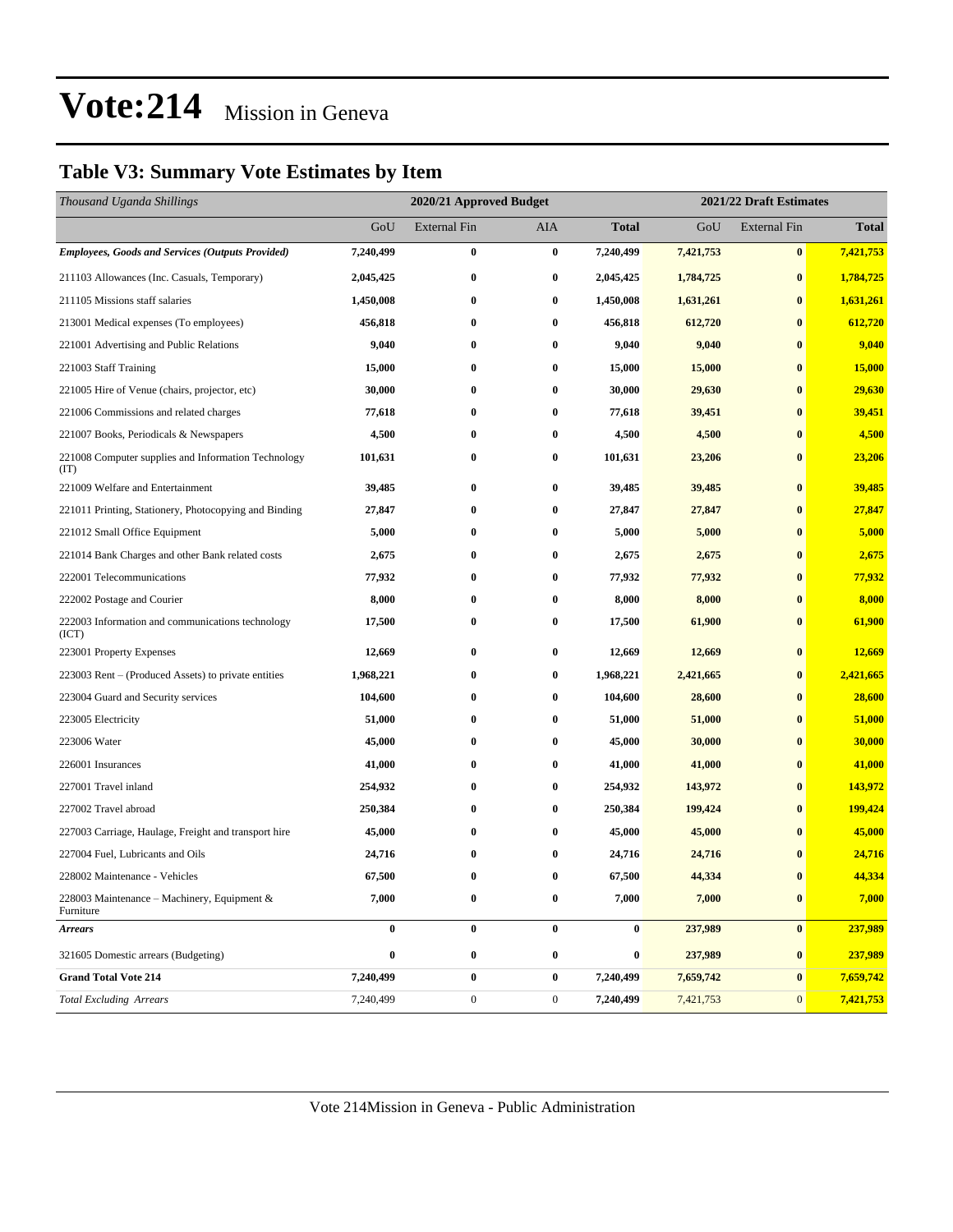#### **Table V4: Detailed Estimates by Sub-SubProgramme, Department,Project and Output and Item**

*Sub-SubProgrammme 52 Overseas Mission Services*

*Recurrent Budget Estimates*

#### **Department 01 Headquarters Geneva**

| Thousand Uganda Shillings                                                   | 2020/21 Approved Budget |                  |                  | 2021/22 Draft Estimates |                       |              |              |
|-----------------------------------------------------------------------------|-------------------------|------------------|------------------|-------------------------|-----------------------|--------------|--------------|
| <b>Outputs Provided</b>                                                     | Wage                    | Non Wage         | <b>AIA</b>       | <b>Total</b>            | Wage                  | Non Wage     | <b>Total</b> |
| <b>Budget Output 165201 Cooperation frameworks</b>                          |                         |                  |                  |                         |                       |              |              |
| 211103 Allowances (Inc. Casuals, Temporary)                                 | $\mathbf{0}$            | 1,889,411        | $\mathbf 0$      | 1,889,411               | $\mathbf{0}$          | 1,700,181    | 1,700,181    |
| 211105 Missions staff salaries                                              | 1,450,008               | $\boldsymbol{0}$ | $\boldsymbol{0}$ | 1,450,008               | 1,631,261             | $\mathbf{0}$ | 1,631,261    |
| 213001 Medical expenses (To employees)                                      | $\overline{0}$          | 456,818          | $\mathbf{0}$     | 456,818                 | $\overline{0}$        | 612,720      | 612,720      |
| 221001 Advertising and Public Relations                                     | $\boldsymbol{0}$        | 9,040            | $\boldsymbol{0}$ | 9,040                   | $\mathbf{0}$          | 9,040        | 9,040        |
| 221003 Staff Training                                                       | $\mathbf{0}$            | 15,000           | $\boldsymbol{0}$ | 15,000                  | $\mathbf{0}$          | 15,000       | 15,000       |
| 221005 Hire of Venue (chairs, projector, etc)                               | $\boldsymbol{0}$        | 30,000           | $\boldsymbol{0}$ | 30,000                  | $\mathbf{0}$          | 29,630       | 29,630       |
| 221006 Commissions and related charges                                      | $\boldsymbol{0}$        | 77,618           | $\boldsymbol{0}$ | 77,618                  | $\mathbf{0}$          | 39,451       | 39,451       |
| 221007 Books, Periodicals & Newspapers                                      | $\boldsymbol{0}$        | 4,500            | $\boldsymbol{0}$ | 4,500                   | $\mathbf{0}$          | 4,500        | 4,500        |
| 221008 Computer supplies and Information Technology (IT)                    | $\boldsymbol{0}$        | 101,631          | $\boldsymbol{0}$ | 101,631                 | $\boldsymbol{0}$      | 23,206       | 23,206       |
| 221009 Welfare and Entertainment                                            | $\mathbf{0}$            | 39,485           | $\boldsymbol{0}$ | 39,485                  | $\boldsymbol{0}$      | 39,485       | 39,485       |
| 221011 Printing, Stationery, Photocopying and Binding                       | $\boldsymbol{0}$        | 27,847           | $\boldsymbol{0}$ | 27,847                  | $\mathbf{0}$          | 27,847       | 27,847       |
| 221012 Small Office Equipment                                               | $\boldsymbol{0}$        | 5,000            | $\boldsymbol{0}$ | 5,000                   | $\mathbf{0}$          | 5,000        | 5,000        |
| 221014 Bank Charges and other Bank related costs                            | $\boldsymbol{0}$        | 2,675            | $\boldsymbol{0}$ | 2,675                   | $\mathbf{0}$          | 2,675        | 2,675        |
| 222001 Telecommunications                                                   | $\boldsymbol{0}$        | 77,932           | $\boldsymbol{0}$ | 77,932                  | $\boldsymbol{0}$      | 77,932       | 77,932       |
| 222002 Postage and Courier                                                  | $\boldsymbol{0}$        | 8,000            | $\boldsymbol{0}$ | 8,000                   | $\mathbf{0}$          | 8,000        | 8,000        |
| 223003 Rent – (Produced Assets) to private entities                         | $\mathbf{0}$            | 1,119,655        | $\boldsymbol{0}$ | 1,119,655               | $\boldsymbol{0}$      | 1,573,099    | 1,573,099    |
| 223005 Electricity                                                          | $\mathbf{0}$            | 20,500           | $\boldsymbol{0}$ | 20,500                  | $\boldsymbol{0}$      | 20,500       | 20,500       |
| 227001 Travel inland                                                        | $\boldsymbol{0}$        | 117,463          | $\boldsymbol{0}$ | 117,463                 | $\mathbf{0}$          | 54,193       | 54,193       |
| 227002 Travel abroad                                                        | $\boldsymbol{0}$        | 104,659          | $\boldsymbol{0}$ | 104,659                 | $\mathbf{0}$          | 101,389      | 101,389      |
| <b>Total Cost of Budget Output 01</b>                                       | 1,450,008               | 4,107,233        | 0                | 5,557,241               | 1,631,261             | 4,343,849    | 5,975,110    |
| <b>Budget Output 165202 Consulars services</b>                              |                         |                  |                  |                         |                       |              |              |
| 222003 Information and communications technology (ICT)                      | $\boldsymbol{0}$        | 17,500           | $\mathbf 0$      | 17,500                  | $\overline{0}$        | 61,900       | 61,900       |
| 223001 Property Expenses                                                    | $\boldsymbol{0}$        | 12,669           | $\boldsymbol{0}$ | 12,669                  | $\boldsymbol{0}$      | 12,669       | 12,669       |
| 223003 Rent – (Produced Assets) to private entities                         | $\mathbf{0}$            | 848,565          | $\boldsymbol{0}$ | 848,565                 | $\boldsymbol{0}$      | 848,565      | 848,565      |
| 223004 Guard and Security services                                          | $\boldsymbol{0}$        | 104,600          | $\boldsymbol{0}$ | 104,600                 | $\boldsymbol{0}$      | 28,600       | 28,600       |
| 223005 Electricity                                                          | $\boldsymbol{0}$        | 30,500           | $\boldsymbol{0}$ | 30,500                  | $\mathbf{0}$          | 30,500       | 30,500       |
| 223006 Water                                                                | $\boldsymbol{0}$        | 45,000           | $\boldsymbol{0}$ | 45,000                  | $\mathbf{0}$          | 30,000       | 30,000       |
| 226001 Insurances                                                           | $\boldsymbol{0}$        | 41,000           | $\boldsymbol{0}$ | 41,000                  | $\boldsymbol{0}$      | 41,000       | 41,000       |
| <b>Total Cost of Budget Output 02</b>                                       | $\boldsymbol{\theta}$   | 1,099,834        | 0                | 1,099,834               | $\boldsymbol{\theta}$ | 1,053,234    | 1,053,234    |
| Budget Output 165204 Promotion of trade, tourism, education, and investment |                         |                  |                  |                         |                       |              |              |
| 211103 Allowances (Inc. Casuals, Temporary)                                 | $\boldsymbol{0}$        | 156,014          | $\boldsymbol{0}$ | 156,014                 | $\mathbf{0}$          | 84,544       | 84,544       |

Vote 214Mission in Geneva - Public Administration